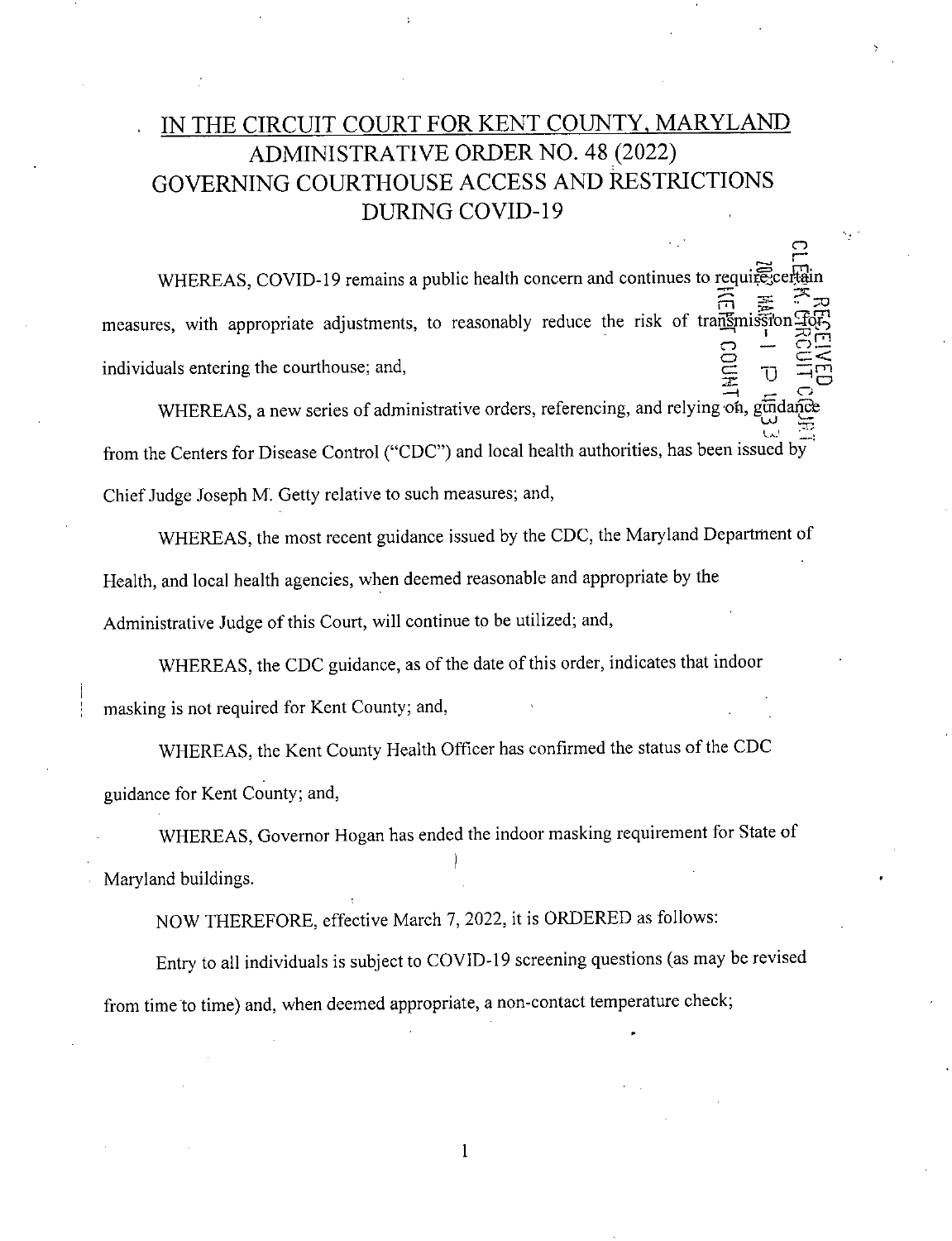No person who has been diagnosed with COVID-19 within the last 5 days may enter the courthouse;

No person advised or ordered by a medical or health professional to self-quarantine may enter the courthouse;

No person waiting for results from a COVID-19 test taken due to symptoms consistent with COVID-19 or who is exhibiting symptoms may enter the courthouse;

The numbers of individuals permitted in the courtrooms and other areas of the courthouse will be monitored, regulated, and, when appropriate under the circumstances, limited by the judges and security personnel;

An inmate may not be transported to the courthouse if the inmate: (1) is in quarantine for COVID-19 within a prison or detention facility; (2) tests positive for COVID-19; (3) exhibits signs of illness; or (4) has a temperature greater than 100.3 degrees Fahrenheit;

Masks and social distancing are voluntary, except as otherwise indicated herein or in any instances where the Administrative Judge of this Court, with regard to the courthouse generally, or the presiding judge in a courtroom specifically, determines they are necessary;

The administrative heads of the District Court, the Circuit Court Clerk's Office and the Register of Wills may implement separate masking policies that apply to their respective staff members;

Any courthouse employee who tests positive for COVID-19, or who has been advised by medical personnel that he or she is presumptively positive, shall self-report immediately to his or her administrative head, self-quarantine, and not return to the courthouse until cleared by his or her administrative head;

2